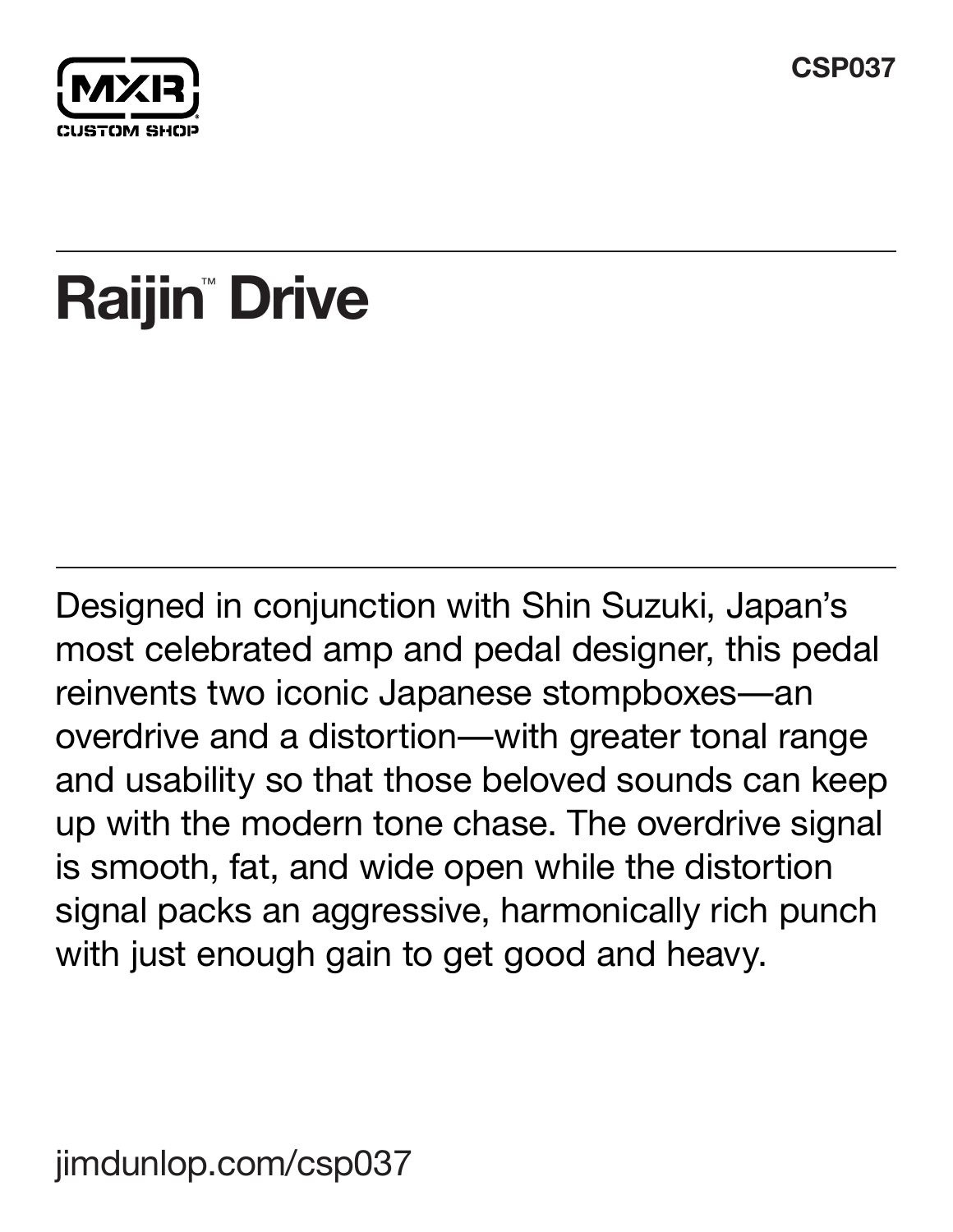## **External Controls**



- LEVEL knob adjusts overall volume of effect
- DRIVE SELECT switch toggles distortion/overdrive signals
- TONE knob adjusts EQ of effect
- DRIVE knob adjusts amount of overdrive/distortion
- FOOTSWITCH toggles effect on/bypass (blue LED indicates on)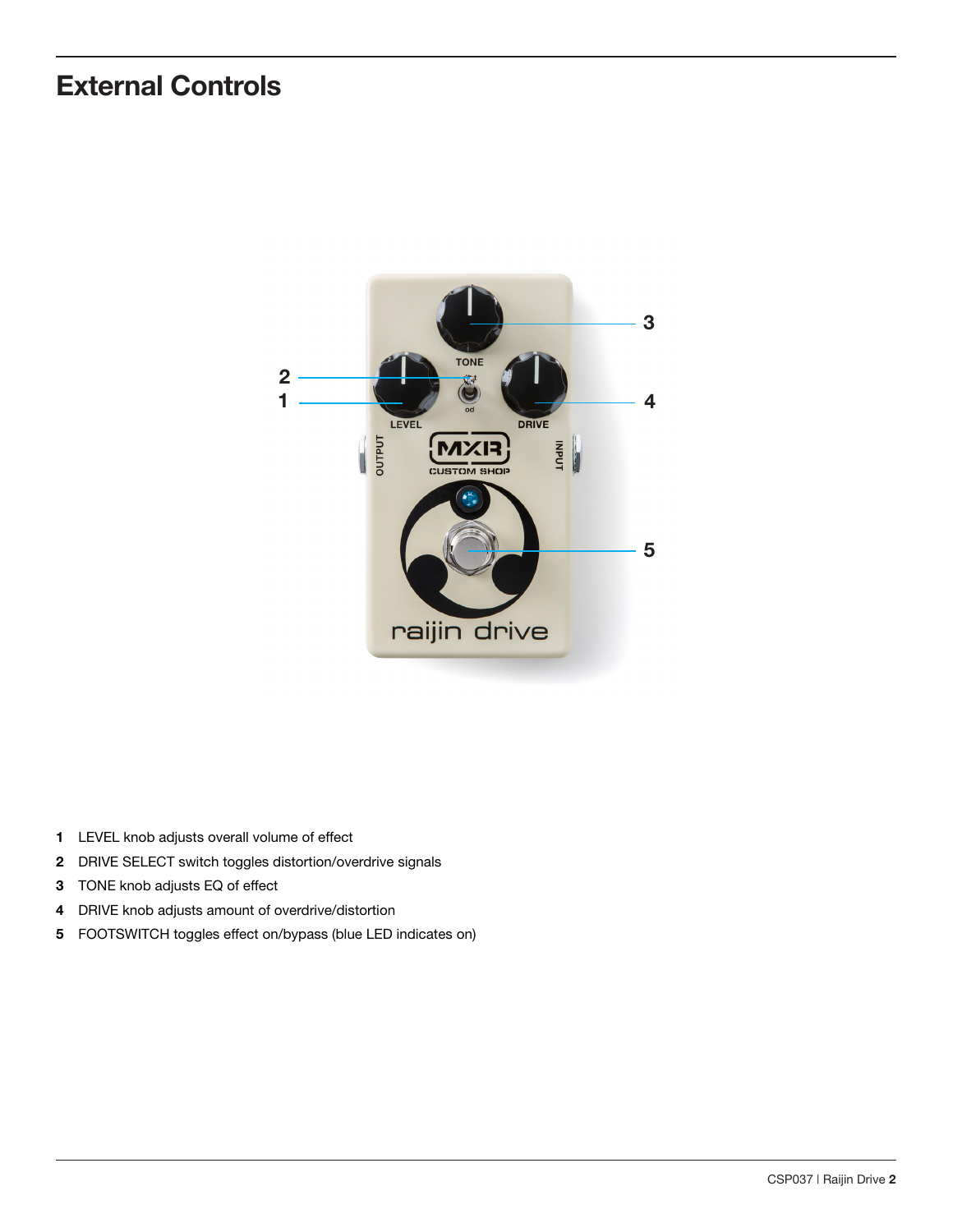### **Basic Operation**

#### **Power**

The Raijin™ Drive is powered by one 9-volt battery (remove bottom plate to install), the Dunlop ECB003 9-volt adapter, or the DC Brick™, Iso-Brick™, and Mini Iso-Brick™ power supplies.

#### **Directions**

- **1** Run a cable from your guitar to the CSP037's INPUT jack and run another cable from the CSP037's OUTPUT jack to your amplifier.
- **2** Start with all knobs set to 12 o'clock.
- **3** Turn the effect on by depressing the footswitch.
- **4** Rotate LEVEL knob clockwise to increase overall volume of effect or counterclockwise to decrease it.
- **5** Rotate TONE knob clockwise for a brighter sound or counterclockwise for a warmer sound.
- **6** Rotate DRIVE knob clockwise to increase amount of distortion/ overdrive or counterclockwise to decrease it.
- **7** Flip DRIVE SELECT switch up for distortion or down for overdrive.